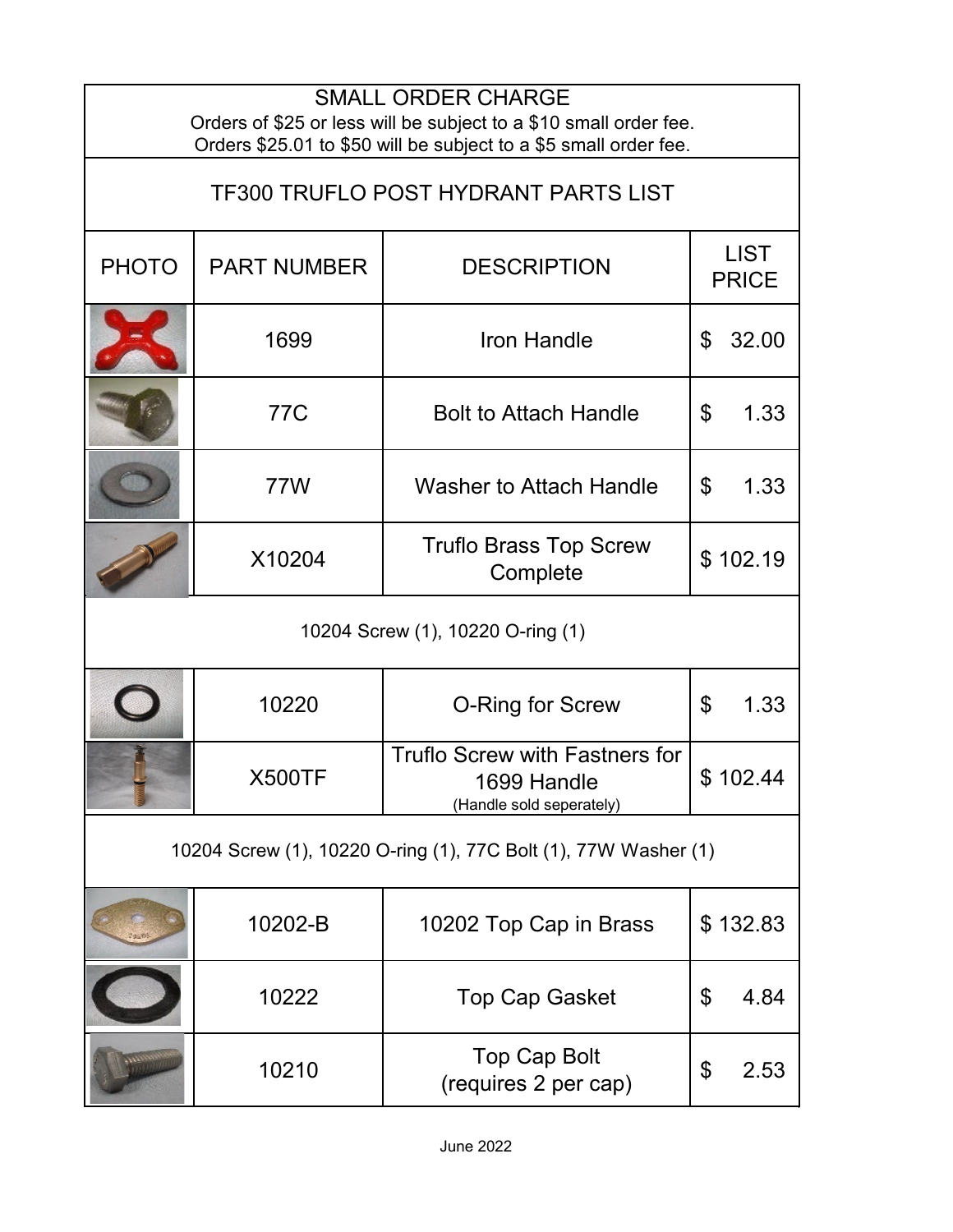|                                 | 629A-N-SS    | <b>Top Cap Nut</b><br>(requires 2 per cap)                               | \$<br>1.93  |  |  |
|---------------------------------|--------------|--------------------------------------------------------------------------|-------------|--|--|
|                                 | 10243        | <b>Truflo Brass Washer</b>                                               | \$<br>37.87 |  |  |
| F.                              | 10241        | <b>Truflo Brass Connecting Nut</b>                                       | 69.52<br>\$ |  |  |
|                                 | 10201-B      | 10201 Headstock in Brass                                                 | \$409.61    |  |  |
|                                 | 245BSL       | 2" 45 Degree Brass Street "L"                                            | \$164.78    |  |  |
|                                 | <b>X601A</b> | <b>Brass Nozzle with Gasket</b><br>2 1/2" NST                            | \$128.15    |  |  |
| 601A Nozzle (1), 669 Gasket (1) |              |                                                                          |             |  |  |
|                                 | 669          | <b>Nozzle Gasket</b>                                                     | \$<br>7.00  |  |  |
|                                 | 10257        | <b>Aluminum Casing Guard</b><br>(2 per hydrant)                          | \$119.81    |  |  |
|                                 | 10258        | <b>Allen Set Screw</b><br>(requires 4 per hydrant)                       | \$<br>1.33  |  |  |
|                                 | 10259        | <b>Allen Screw</b><br>(requires 4 per hydrant)                           | \$<br>1.33  |  |  |
|                                 | 2GAL         | <b>Stand Pipe</b><br>(price per foot)<br>(measure exactly end to end)    | \$<br>58.42 |  |  |
|                                 | 1/2BP        | <b>Operating Rod</b><br>(price per foot)<br>(measure exactly end to end) | 74.21<br>\$ |  |  |
|                                 | X57V-PLUNGER | <b>Truflo Plunger Complete</b>                                           | \$110.09    |  |  |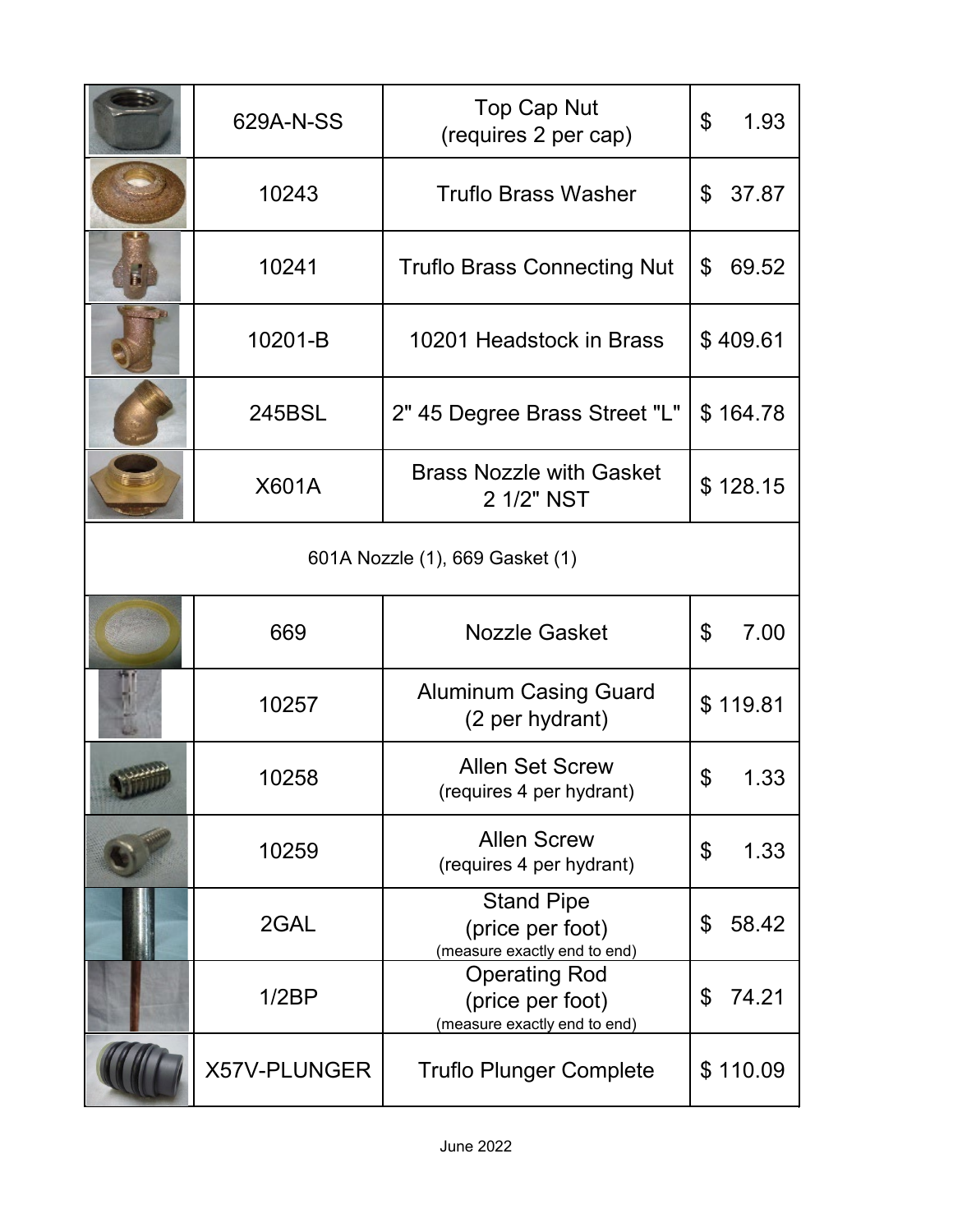| 57V-PLUNGER Plunger (1), 77D O-ring (3), 77I Seat Washer (1), 77W Washer (1),<br>77C Bolt (1) |                    |                                                                             |                             |  |  |
|-----------------------------------------------------------------------------------------------|--------------------|-----------------------------------------------------------------------------|-----------------------------|--|--|
|                                                                                               | X57RK              | <b>Truflo Repair Kit</b>                                                    | $\mathfrak{L}$<br>51.17     |  |  |
| 77D O-ring (3), 77I Seat Washer (1), 77W Washer (1)                                           |                    |                                                                             |                             |  |  |
|                                                                                               | 77D                | <b>Plunger O-Rings</b><br>(requires 3 per plunger)                          | \$<br>14.29                 |  |  |
|                                                                                               | 771                | <b>Seat Washer</b>                                                          | \$<br>6.49                  |  |  |
|                                                                                               | 57V                | <b>Brass Straight Valve</b>                                                 | \$500.79                    |  |  |
| <b>TF300 TRUFLO POST HYDRANT OPTIONS PARTS LIST</b>                                           |                    |                                                                             |                             |  |  |
| <b>PHOTO</b>                                                                                  | <b>PART NUMBER</b> | <b>DESCRIPTION</b>                                                          | <b>LIST</b><br><b>PRICE</b> |  |  |
|                                                                                               | 58V                | <b>Brass Side Valve</b>                                                     | \$841.94                    |  |  |
|                                                                                               | 10261              | Handle Lockout                                                              | \$106.00                    |  |  |
|                                                                                               | 665                | Handwheel - Square Nut                                                      | 75.00<br>\$                 |  |  |
|                                                                                               | 2 <sub>BP</sub>    | <b>Brass Stand Pipe</b><br>(price per foot)<br>(measure exactly end to end) | \$327.31                    |  |  |
|                                                                                               |                    | <b>Galvanized Operating Rod</b>                                             |                             |  |  |
|                                                                                               | $1/2$ GAL          | (price per foot)<br>(measure exactly end to end)                            | 22.60<br>\$                 |  |  |